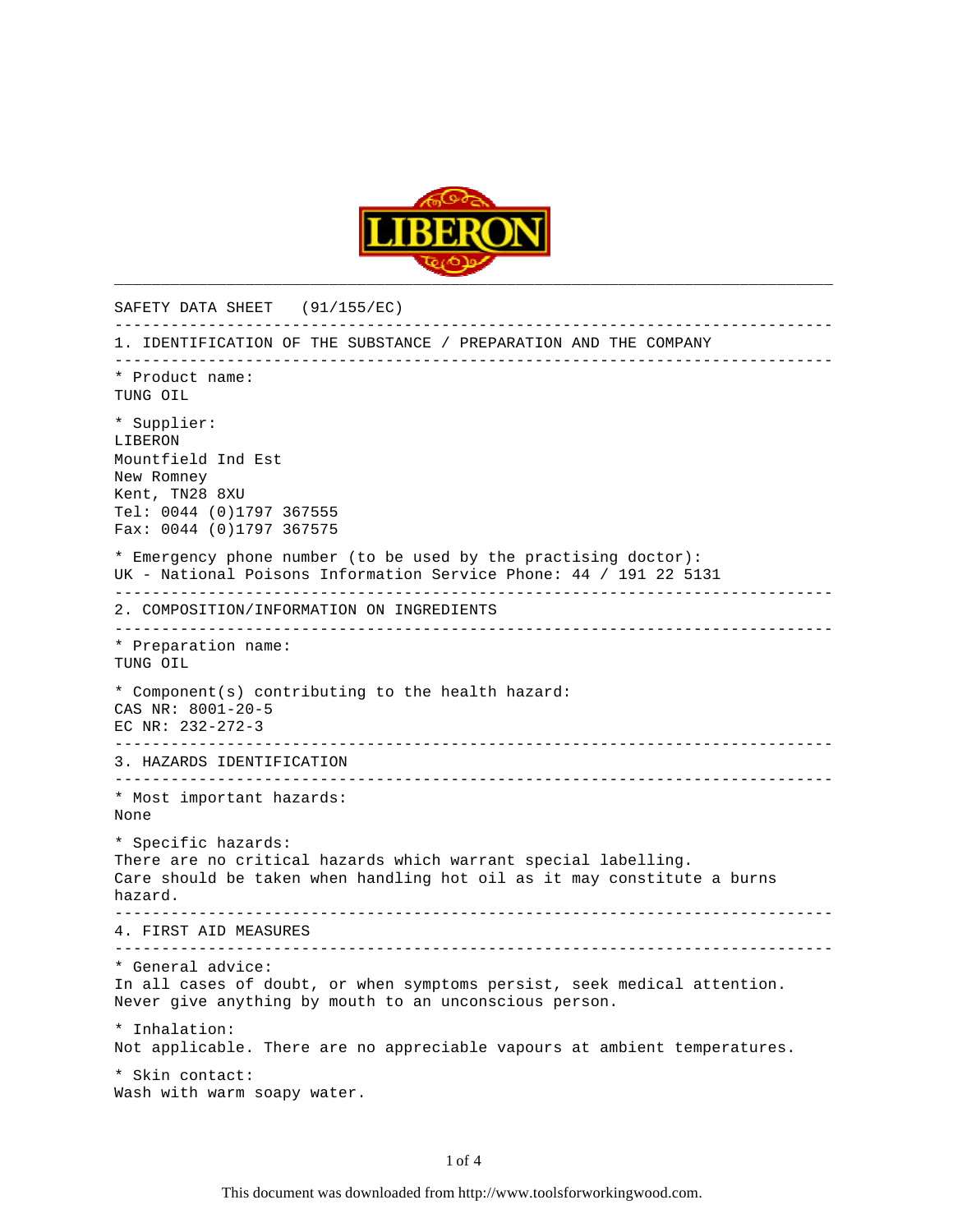\* Eye contact: Flush eye with water or approved eye wash solution for a minimum of 15 mins. Seek medical advice should irritation occur and persist. \* Ingestion: Do NOT induce vomiting give water or milk to drink and seek medical advice. ----------------------------------------------------------------------------- 5. FIRE-FIGHTING MEASURES ----------------------------------------------------------------------------- The oil is not classed as flammable, but in fire conditions will burn to give a dense acrid smoke. In large fires, inform the fire brigade that they are dealing with a 'chip shop' type fire and their experience will guide them in their approach. \* Suitable extinguishing media: Use dry powder, foam or carbon dioxide. Never use water as this may float the oil and spread the fire. \* Specific fire hazard(s): None. \* Special protective equipment for fire-fighters: Standard. ----------------------------------------------------------------------------- 6. ACCIDENTAL RELEASE MEASURES ----------------------------------------------------------------------------- Avoid contact with eyes, skin and clothes. Note that spillages constitute a slippage hazard. Contain spillage with sand or earth, sweep up and dispose of in accordance with a recognised method of waste disposal. There is a danger that cloths or rags used to clean up a spill, or even any absorbent material may spontaneously combust. Any cloths or rags soaks in oil should ideally be burnt. If this is not possible they should be washed in warm soapy water and disposed of without crumpling. Absorbents should be sprayed with water prior to disposal. ----------------------------------------------------------------------------- 7. HANDLING AND STORAGE ----------------------------------------------------------------------------- \* Handling Normal working practice should be employed. \* Storage Avoid contact with copper containing alloys e.g. brass. ----------------------------------------------------------------------------- 8. EXPOSURE CONTROLS / PERSONAL PROTECTION ----------------------------------------------------------------------------- \* Use in accordance with good industrial practice. Wear suitable eye protection if there is a risk of splashing. ----------------------------------------------------------------------------- 9. PHYSICAL AND CHEMICAL PROPERTIES ----------------------------------------------------------------------------- Physical state / form: liquid Colour: pale brown Odour: characteristic pH: Not known Boiling point/range: Not determined Flash point: Greater than  $230^{\circ}$ C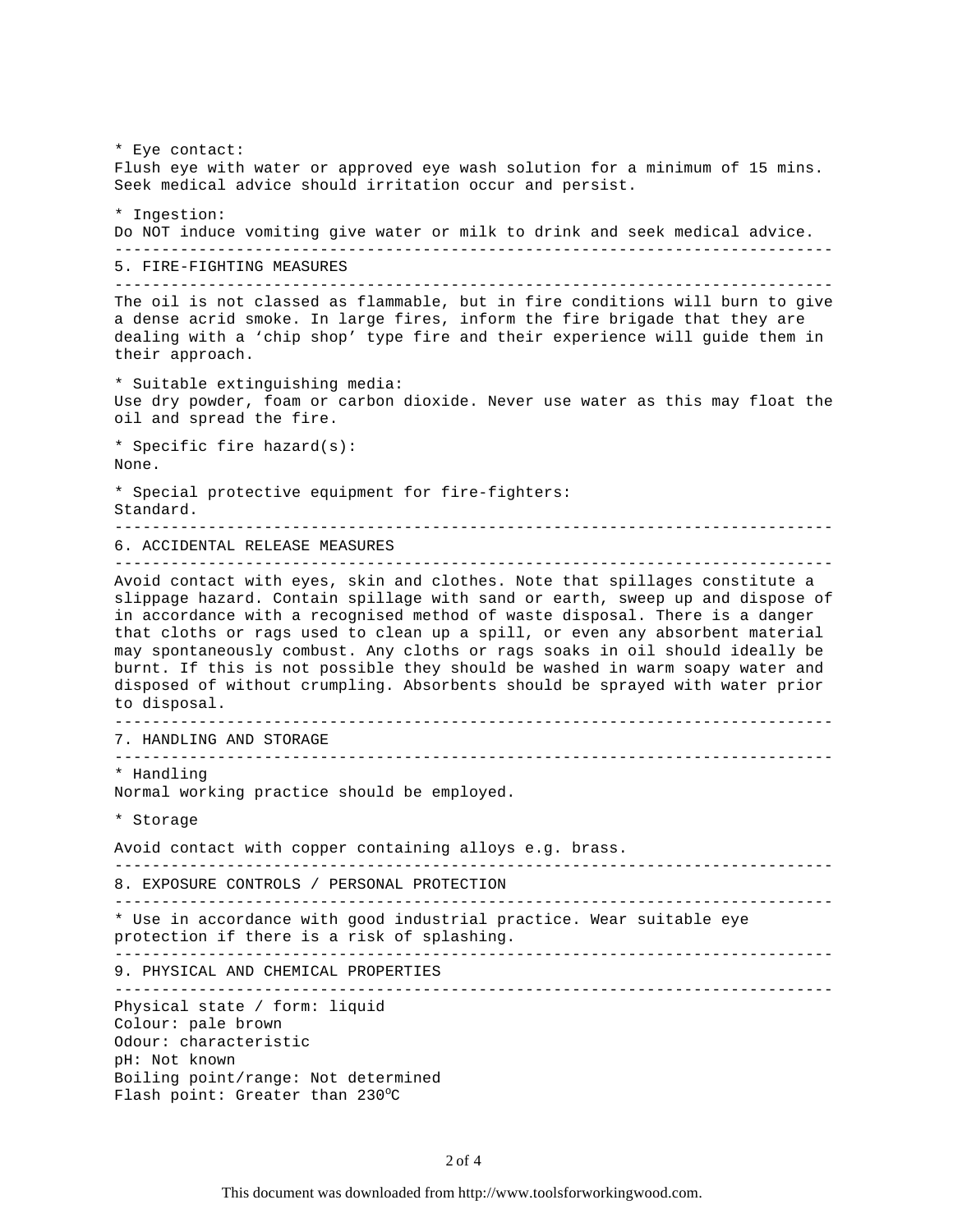```
Explosion limits: Not applicable
Relative density (water = 1): 0.942 @ 15.0°C
Viscosity: Approx 2.5 poise @ 25^{\circ}C
Water solubility: Insoluble
-----------------------------------------------------------------------------
10. STABILITY AND REACTIVITY
-----------------------------------------------------------------------------
* Stability:
Wood oil isomerises readily on exposure to light or traces of sulphur, iodine
or sea water to produce the B-form.
* Thermal Decomposition:
Stable under normal conditions of use. A complex mixture of irritating fumes
in fire conditions.
* Hazardous Reactions:
Danger of spontaneous combustion of rags, cloths or inert absorbent soaked in
oil. Ensure these materials are dealt with properly (See accidental release
measure).
-----------------------------------------------------------------------------
11. TOXICOLOGICAL INFORMATION
* General Information
There is no data available on the product itself.
Periodical medical test is recommended to check for any effects from repeated
exposure.
* Acute toxicity
* - Inhalation:
Not applicable at ambient temperature.
* - Skin contact:
Non-toxic. Prolonged and repeated contact may cause slight irritation.
* - Eye contact:
Unlikely to cause irritation.
-----------------------------------------------------------------------------
12. ECOLOGICAL INFORMATION
   -----------------------------------------------------------------------------
* General information(s):
There is no data available on the product itself.
* Biodegradation:
Expected to be ultimately biodegradable.
* Environmental toxicity:
No data – but not expected to be harmful.
   -----------------------------------------------------------------------------
13. DISPOSAL CONSIDERATIONS
-----------------------------------------------------------------------------
* Waste / unused products:
Dispose of according to a recognised method of chemical waste disposal.
-----------------------------------------------------------------------------
14. TRANSPORT INFORMATION
-----------------------------------------------------------------------------
General information(s):
Transport followed ADR, IMDG, IATA
UN No. Not assigned
```